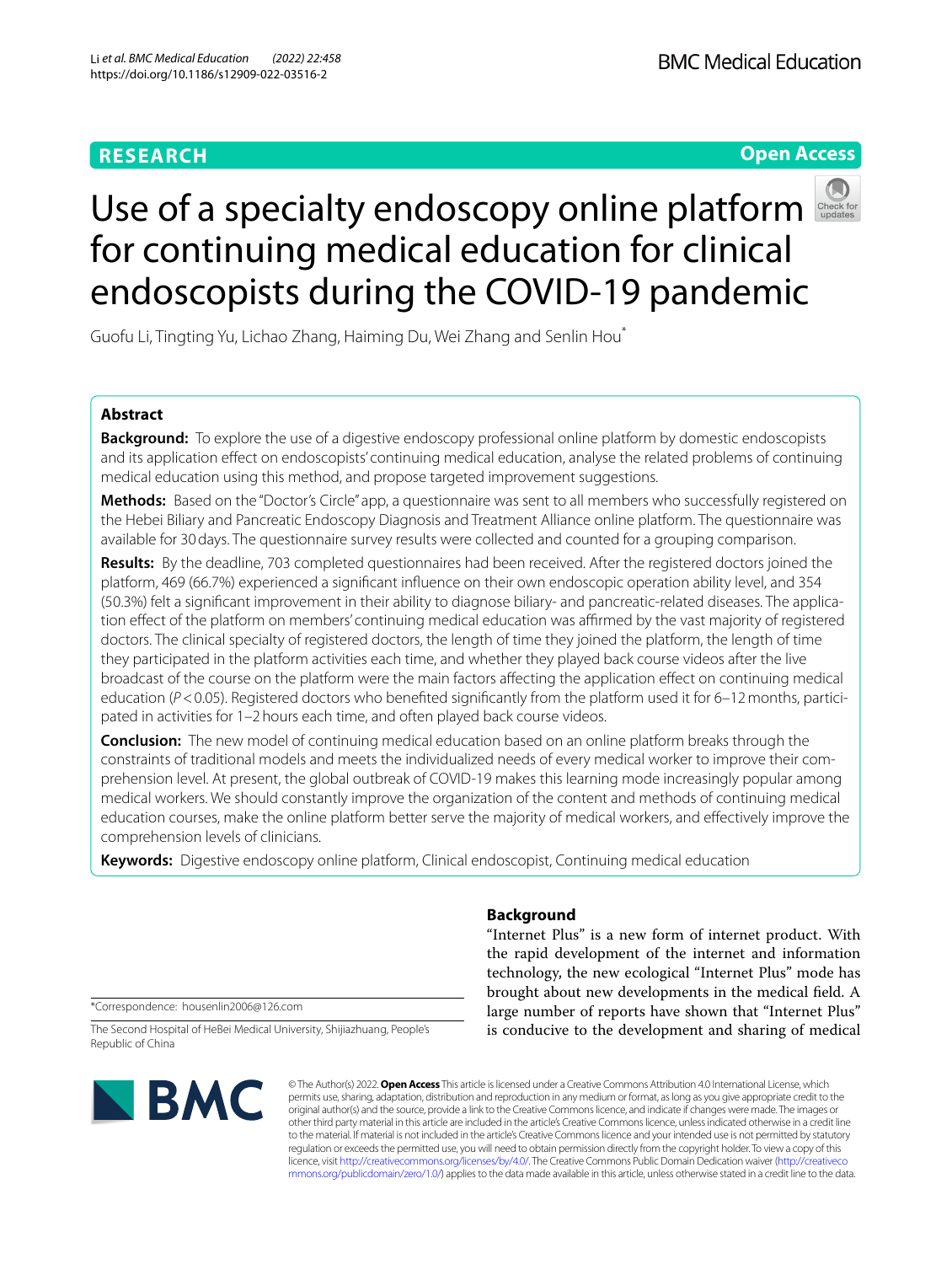resources [[1,](#page-9-0) [2\]](#page-9-1) and plays a vital role in improving the professional ability and comprehension quality of health professionals.

Continuing medical education (CME) is on-the-job education after completing medical school education and postgraduate education (graduate education and standardized resident training). CME, as the main form through which medical staff obtain advanced medical knowledge on theory and technology, plays an important role in promoting the integration of medical science and technology theory and clinical practice. Vigorous development of the content and form of continuing medical education is not only in line with the requirements of health development and the progress of medical science and technology but also the urgent need for every medical worker to improve their comprehension level. In today's society, the popularity of smartphones also creates a new opportunity for medical staf to combine mobile medical information updates with clinical practice [[3,](#page-9-2) [4](#page-9-3)]. In addition, with the development of the COVID-19 pandemic, various felds have been greatly afected, and the feld of scientifc research is also unable to escape the impact of the pandemic. Academic conferences at home and abroad were forced to cancel [\[5](#page-9-4), [6](#page-9-5)]. Therefore, learning with the help of online platforms has also become the primary choice for the majority of medical workers.

Digestive endoscopy has become an important technical means for the diagnosis and treatment of digestive system diseases whose methods include gastroscopy, duodenoscopy, and colonoscopy and advanced diagnosis and treatment technologies, such as ERCP (endoscopic retrograde cholangiopancreatography), EUS (endoscopic ultrasonography), ESD (endoscopic submucosal dissection), and POEM (peroral endoscopic myotomy). In recent years, with the rapid development of internet technology, online platforms on digestive endoscopy have undergone unprecedented changes. A large number of widely used online platforms have emerged. Based on the "Doctor's Circle" (a mobile app called the mobile partner of doctors), the "Hebei Biliary and Pancreatic Endoscopy Diagnosis and Treatment Alliance" is mainly a platform for the professional exchange of information on biliary and pancreatic endoscopy, such as information on biliary- and pancreatic-related diseases, ERCP and ultrasonic endoscopy. The members of this learning platform are mainly composed of professionals engaged in biliary- and pancreatic-related diseases, gastroenterology, general surgery and digestive endoscopy. It has been established and developed since 2014. The platform includes cutting-edge medical information, clinical experience sharing, academic conference video sharing and difficult cases discussion, and regularly invites domestic well-known digestive endoscopy experts to give lectures through webcast. This platform is an independent learning platform. The basic purpose of this platform is to help digestive endoscopy clinicians and clinicians of other specialties freely carry out continuing education, continuously improve the skill levels and academic levels of clinical endoscopists in China, and encourage experts in the feld and even beginners in endoscopy to interact and share their experiences, mutual supervision and common progress.

To date, there is no research on endoscopists' use of professional digestive endoscopy online platforms and the impact of these on endoscopists' continuing education at home and abroad. This study will fill the gap in this research.

## **Methods**

## **Respondents**

The respondents were successfully registered as clinicians on the Hebei Biliary and Pancreatic Endoscopy Diagnosis and Treatment Alliance online platform. These respondents come from all over the country and have successfully registered as members of this learning platform. In their clinical work, they are mainly engaged in gastroenterology, general surgery and digestive endoscopy, and even include young graduate students and professional nurses who cooperate in the process of endoscopic surgery. Some of them are already experts in digestive endoscopy, and some are young scholars who have just come into contact with digestive endoscopy.

## **Research methods**

Based on the "Doctor's Circle" app, a questionnaire was sent to all members (3938 at the time the questionnaire was issued) who were successfully registered on the Hebei Biliary and Pancreatic Endoscopy Diagnosis and Treatment Alliance online platform, and the questionnaire survey results were collected. After consulting the relevant literature and experts in relevant felds and combining those results with the research purpose of this study, the "Questionnaire on the Participation of Registered Doctors of the Hebei Biliary and Pancreatic Endoscopy Diagnosis and Treatment Alliance" was designed and prepared by the "SOJUMP" app.

The "SOJUMP" app we use is a professional platform for online questionnaire survey, evaluation and voting. It can provide personalized online questionnaire design, support for classifcation and statistics function, download data and original answers for free, and support the functions of mobile phone flling and "WeChat" mass sending.

The "Doctor's Circle" is an application tool tailored for doctors. It is a real-name doctor community. It contains a professional academic exchange circle led by many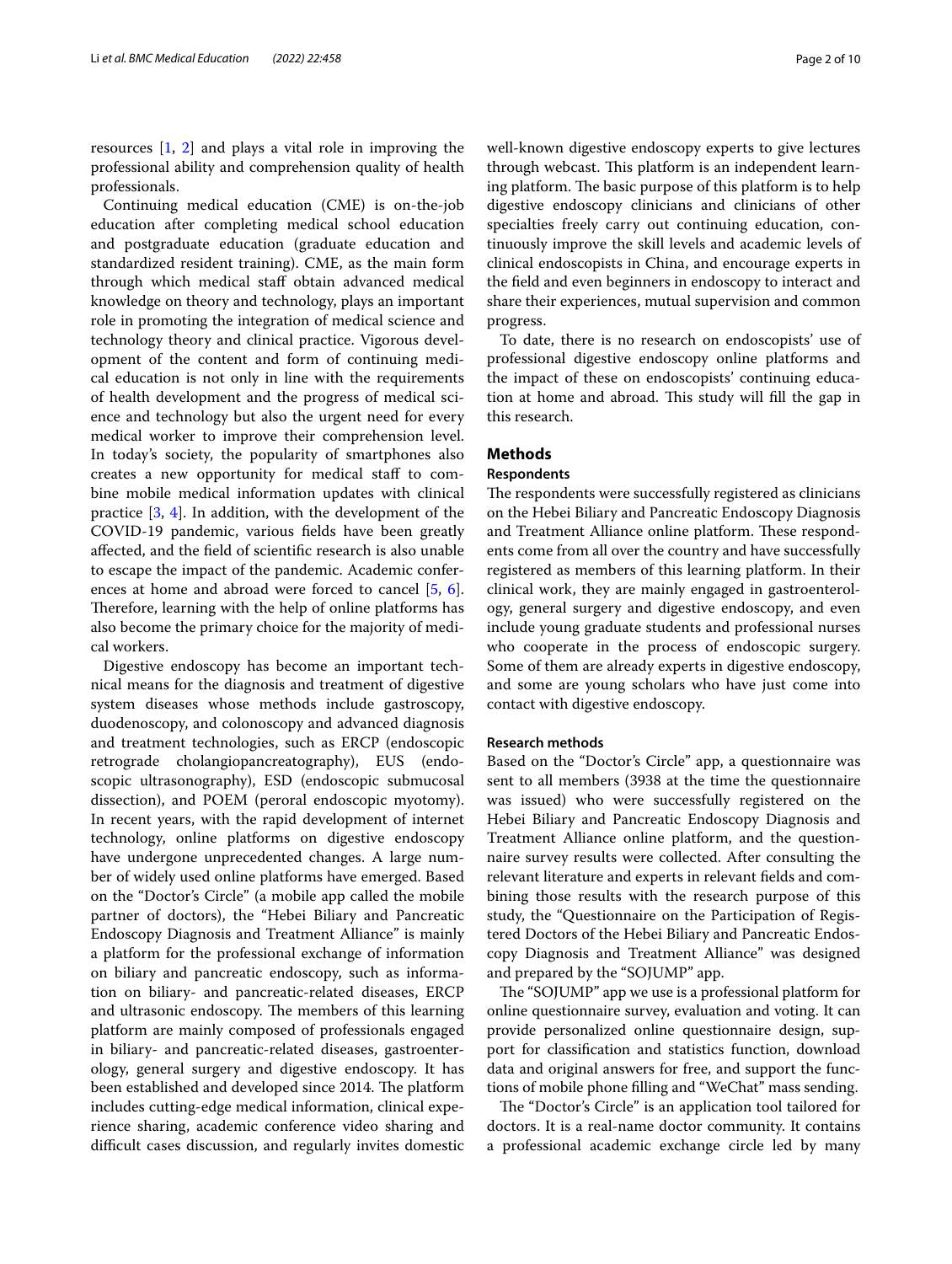experts. It is a professional medical database and an academic carrier for innovative knowledge sharing and interactive exchange. This learning platform is based on application tools such as "Doctor's Circle".

The contents of the questionnaire included the following: 1) The basic information of the respondents, including sex, age, current highest educational level, hospital level, specialty and professional title used in clinical work; 2) the learning situation of the respondents who logged on to the platform, including login frequency, time since joining, time spent participating in platform activities each time, playing back course videos, etc.; 3) the efect of the platform on the continuing medical education of registered doctors, including the impact on their own endoscopic operation ability level and the diagnosis and treatment of related biliary and pancreatic diseases; 4) the evaluation of the platform; and 5) shortcomings and suggestions for improvement. This questionnaire could be accessed by using the SOJUMP QR code poster or directly clicking the provided network link. First, the questionnaire briefy introduced the purpose and instructions of the survey to the participants. In the questionnaire, we informed the respondents of various precautions, obtained the informed consent of the respondents, and promised to keep the contents of the questionnaire strictly confdential. Its content consisted of 16 single-choice questions, 4 multiple-choice questions and 1 voluntary short-answer question. The answering method was convenient, and it took approximately  $2 \sim 3$  min to complete all the questions. To ensure the accuracy and authenticity of the questionnaire results, we restricted the IP address and WeChat responses. Furthermore, to shorten the survey cycle, the questionnaire was available for 30days.

## **Statistical methods**

The questionnaire data were collected through the "SOJUMP" system and statistically analysed by SPSS 23 statistical software. Count data are expressed as a rate or constituent ratio, and a diference between the two population rates or constituent ratios was inferred. The chisquare test or Fisher's exact test was used, with *P*<0.05 indicating a statistically significant difference. The constituent ratios of multiple samples were compared by the  $R \times C$  diagram chi-square test, and the chi-square segmentation method was used for multiple comparisons among multiple sample rates.

## **Results**

## **General information**

Up to the deadline, 703 completed questionnaires were received. Finally, 703 valid research questionnaires were selected, with an efective rate of 100%. From the data collected from the questionnaire, there were 521 male

participants (71.1%) and 182 female participants (25.8%); the age distribution was 39 people under the age of 19 (5.5%), 359 people aged 20~29 (51.0%), 266 people aged  $30 \sim 39$  (37.8%), 36 people aged  $40 \sim 49$  (5.1%), and 3 people over 50 (0.4%); the education level distribution was 169 with an associate's degree (24.0%), 439 with an undergraduate degree (62.6%), and 95 (13.5%) with a master's degree or above; hospital grade distribution was 175 (24.8%) class 3A hospitals, 232 (33%) class 3B hospitals, 226 (32.1%) class 2A hospitals, 51 (7.2%) class 2B hospitals, and 19 (2.7%) other-class hospitals; the professional distribution of clinical work was 146 (20.7%) clinicians in gastroenterology, 276 (39.2%) in general surgery, 213 (30.3%) in endoscopy centres, 51 (7.2%) in nursing and 17 (2.4%) in other facilities or specialties; and the title distribution was 108 medical students (15.3%), 180 residents (25.6%), 226 attending doctors (32.1%), 118 deputy chief doctors (16.7%), 42 chief doctors (5.9%), and 29 other titles/identities not listed (4.1%). The distribution of endoscopic operation types (multiple choices) included ERCP, which accounted for 48.6% (342/703), EUS, which accounted for 52.9% (372/703), gastroscopy and colonoscopy, which accounted for 57.0% (401/703), ESD, which accounted for 31.2% (220/703) and others, which accounted for 5.6% (40/703).

# **Statistics on the cumulative number of ERCP cases completed by individual registered doctors (Fig. [1\)](#page-3-0) and afliated hospitals (Fig. [2\)](#page-3-1)**

**Application efect of the Hebei biliary and pancreatic endoscopy diagnosis and treatment alliance platform on continuing medical education for registered doctors** *Learning situation of registered doctors on the Hebei biliary and pancreatic endoscopy diagnosis and treatment alliance platform (hereinafter referred to as "the platform")*

The frequency distribution of registered doctors accessing the platform was as follows: 105 (14.9%) once a week or less, 286 (40.6%) twice to three times a week, 228 (32.43%) four to fve times a week, 63 (8.9%) six to seven times a week and 21 (2.9%) more than seven times a week. The length of time that registered doctors joined the platform was as follows: 136 (19.3%) joined for less than 6months, 328 (46.6%) for 6–12months, 169 (24.0%) for  $1-2$  years and 70 (9.9%) for more than 2 years. The distribution of the main activities of registered doctors on the platform (multiple choices) was as follows: 38.8% (273/703) searched for information or services needed on the platform, 47.5% (334/703) simply browsed posts or accessed content, 52.0% (366/703) found new posts and provided help, 45.3% (319/703) posted and sought information or services, 33.2% (234/703) interacted with friends and exchanged information, and 17.0% (120/703) interacted with teaching experts and solved problems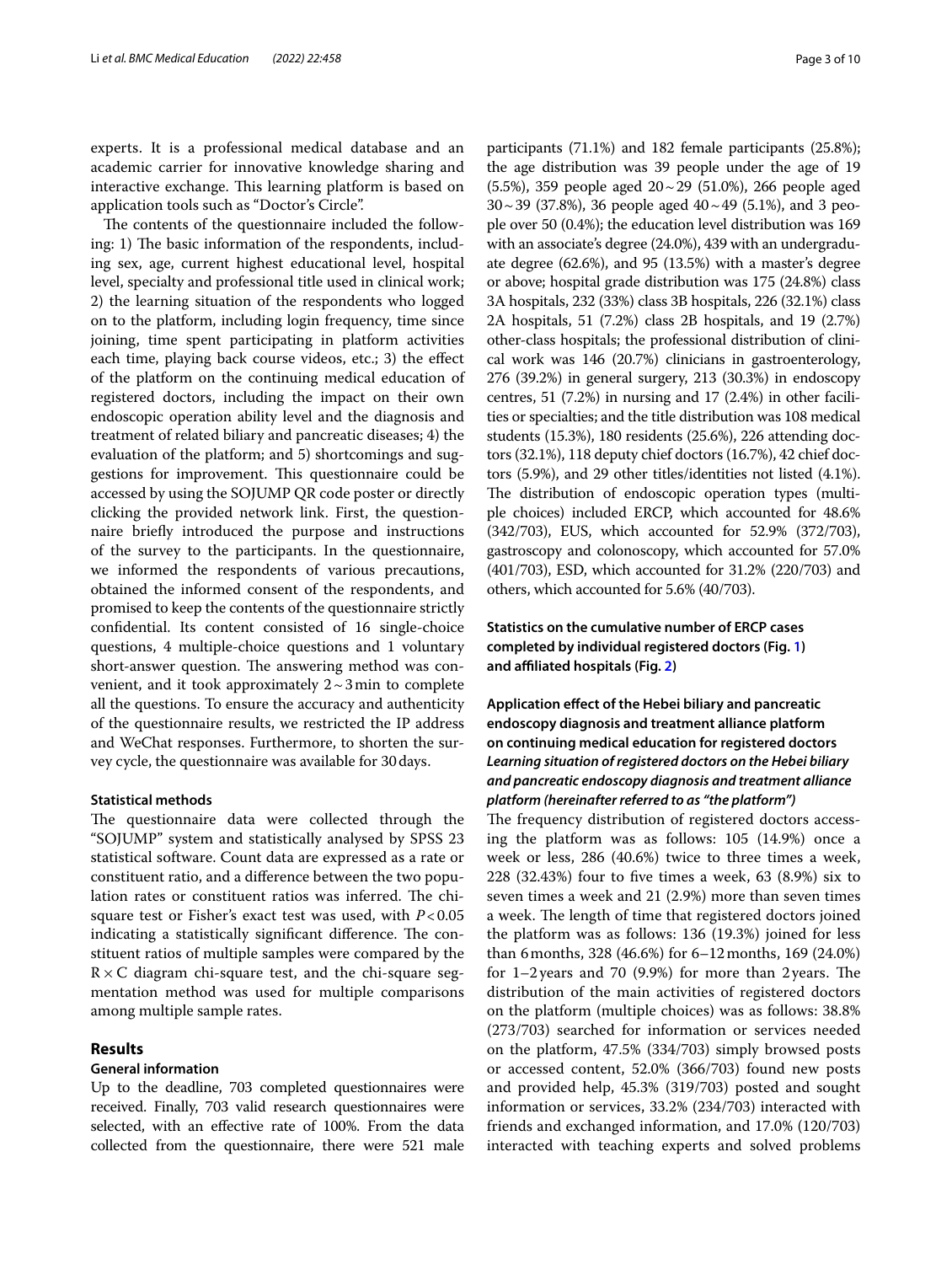

<span id="page-3-1"></span><span id="page-3-0"></span>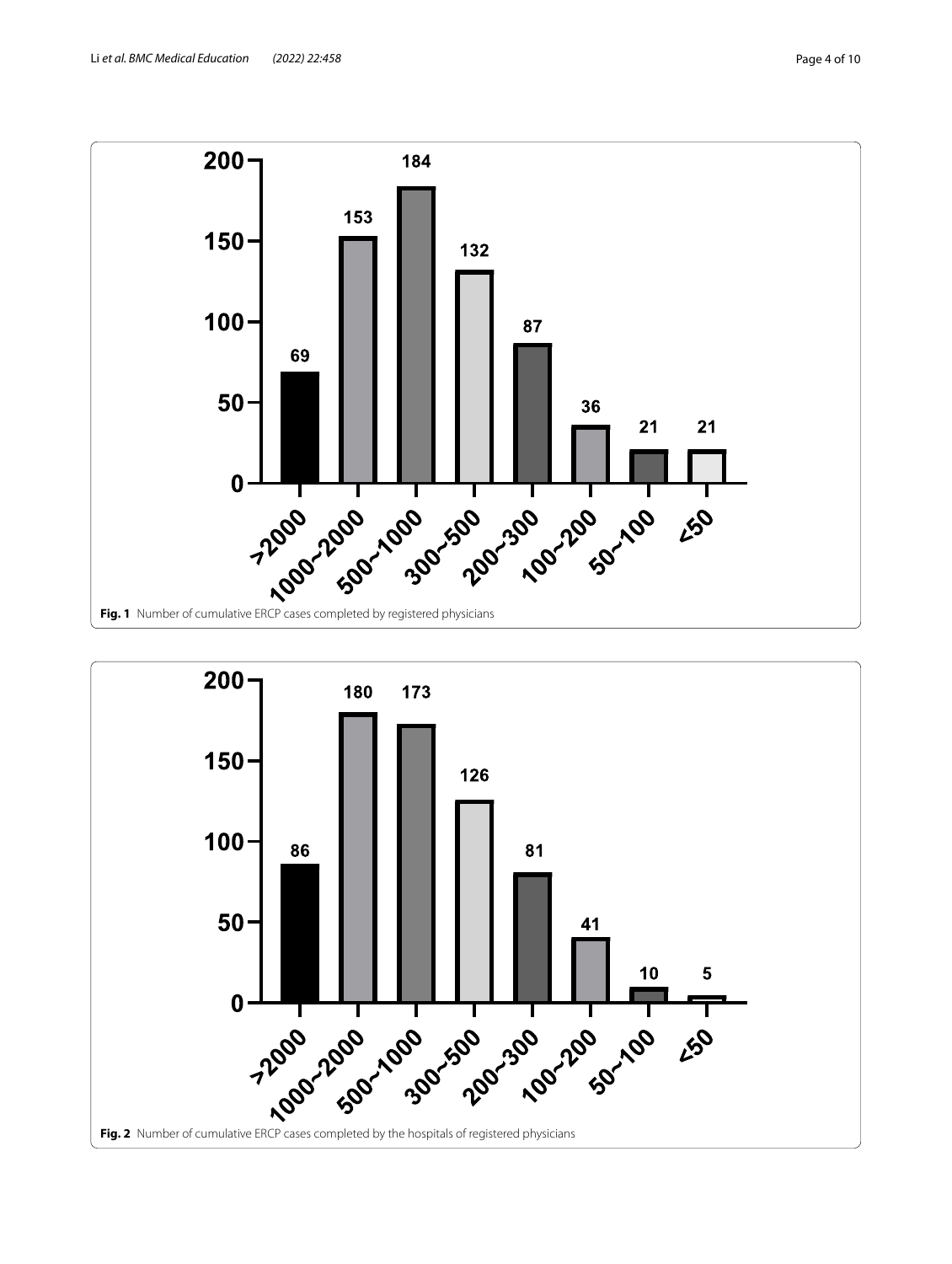online. The time that registered doctors spent participating in platform activities each time was as follows: 77 (10.9%) spent less than half an hour participating, 380 (54.0%) spent half an hour to one hour participating, 214 (30.4%) spent one to two hours participating and 32 (4.5%) spent more than two hours participating. After the live broadcast of the course on the platform, 341 people (48.5%) watched the playback often, 276 people (39.2%) occasionally watched the playback, and 86 people (12.2%) did not watch the playback. After the registered doctors joined the platform, the impact on their own endoscopic operation ability level was as follows: 469 (66.7%) reported a signifcant efect, 209 (29.7%) reported a general efect, and 25 (3.5%) reported no efect. After joining the platform, the specifc improvement in endoscopic operation skills (multiple choices) included skilfully inserting the endoscope into the designated position, which accounted for 51.4% (362/703), intubation of the bile duct or pancreatic duct, which accounted for 50.9% (358/703), removal of bile duct stones and pancreatic duct stones, which accounted for 53.0% (373/703), treatment of complications after endoscopic surgery, which accounted for 44.8% (315/703), diagnosis under an endoscopic ultrasound, which accounted for 22.3% (157/703), and other skills, which accounted for 1.7% (12/703). Regarding the impact on their diagnostic

<span id="page-4-0"></span>**Table 1** The effect of different situations on registered physicians' endoscopic operation ability level after they joined the platform was compared (n, %)

| Project                            | Influence of registered doctors' endoscopic operation ability level after<br>joining the platform | $x^2$          | P         |        |       |
|------------------------------------|---------------------------------------------------------------------------------------------------|----------------|-----------|--------|-------|
|                                    | Significant effect                                                                                | Average effect | No effect |        |       |
| Sex                                |                                                                                                   |                |           | 5.387  | 0.068 |
| Male                               | 337 (64.6)                                                                                        | 167 (32.0)     | 17(3.2)   |        |       |
| Female                             | 132 (72.5)                                                                                        | 42 (23.0)      | 8(4.3)    |        |       |
| Age                                |                                                                                                   |                |           | 11.872 | 0.131 |
| Under 19                           | 22(56.4)                                                                                          | 15 (38.4)      | 2(5.1)    |        |       |
| $20 - 29$ years old                | 229 (63.7)                                                                                        | 116 (32.3)     | 14(3.8)   |        |       |
| $30 - 39$ years old                | 189 (71.0)                                                                                        | 71 (26.6)      | 6(2.2)    |        |       |
| $40 - 49$ years old                | 26 (72.2)                                                                                         | 7(19.4)        | 3(8.3)    |        |       |
| Over 50                            | 3(100)                                                                                            | 0(0)           | 0(0)      |        |       |
| Education                          |                                                                                                   |                |           | 1.163  | 0.884 |
| Associate's degree                 | 110 (65.0)                                                                                        | 54 (1.9)       | 5(2.9)    |        |       |
| Undergraduate degree               | 298 (67.8)                                                                                        | 125 (28.4)     | 16(3.6)   |        |       |
| Master's degree or above           | 61(64.2)                                                                                          | 30(31.5)       | 4(4.2)    |        |       |
| Hospital grade                     |                                                                                                   |                |           | 14.639 | 0.055 |
| Class 3A                           | 127(72.5)                                                                                         | 43 (24.5)      | 5(2.8)    |        |       |
| Class 3B                           | 147 (63.3)                                                                                        | 80(3.4)        | 5(2.1)    |        |       |
| Class 2A                           | 154 (68.1)                                                                                        | 62 (27.4)      | 10(4.4)   |        |       |
| Class 2B                           | 32 (62.7)                                                                                         | 17(33.3)       | 2(3.9)    |        |       |
| Other                              | 9(47.3)                                                                                           | 7(36.8)        | 3(15.7)   |        |       |
| Specialty of clinical work         |                                                                                                   |                |           | 20.224 | 0.007 |
| Gastroenterology                   | 115 (78.7)                                                                                        | 30 (20.5)      | 1(0.6)    |        |       |
| General surgery                    | 183 (66.3)                                                                                        | 84 (30.4)      | 9(3.2)    |        |       |
| Endoscopy                          | 128 (60.0)                                                                                        | 75 (35.2)      | 10(4.6)   |        |       |
| Nursing specialty                  | 33 (64.7)                                                                                         | 15 (29.4)      | 3(5.8)    |        |       |
| Other                              | 10(58.8)                                                                                          | 5(29.4)        | 2(11.7)   |        |       |
| Title                              |                                                                                                   |                |           | 16.472 | 0.07  |
| Medical student                    | 80 (74.0)                                                                                         | 25(23.1)       | 3(2.7)    |        |       |
| Resident                           | 125 (69.4)                                                                                        | 48 (26.6)      | 7(3.8)    |        |       |
| Attending doctor                   | 155 (68.5)                                                                                        | 67(29.6)       | 4(1.7)    |        |       |
| Deputy chief physician             | 66 (55.9)                                                                                         | 46 (38.9)      | 6(5.0)    |        |       |
| Chief physician                    | 26(61.9)                                                                                          | 14(33.3)       | 2(4.7)    |        |       |
| Other titles/identities not listed | 17 (58.6)                                                                                         | 9(31.0)        | 3(10.3)   |        |       |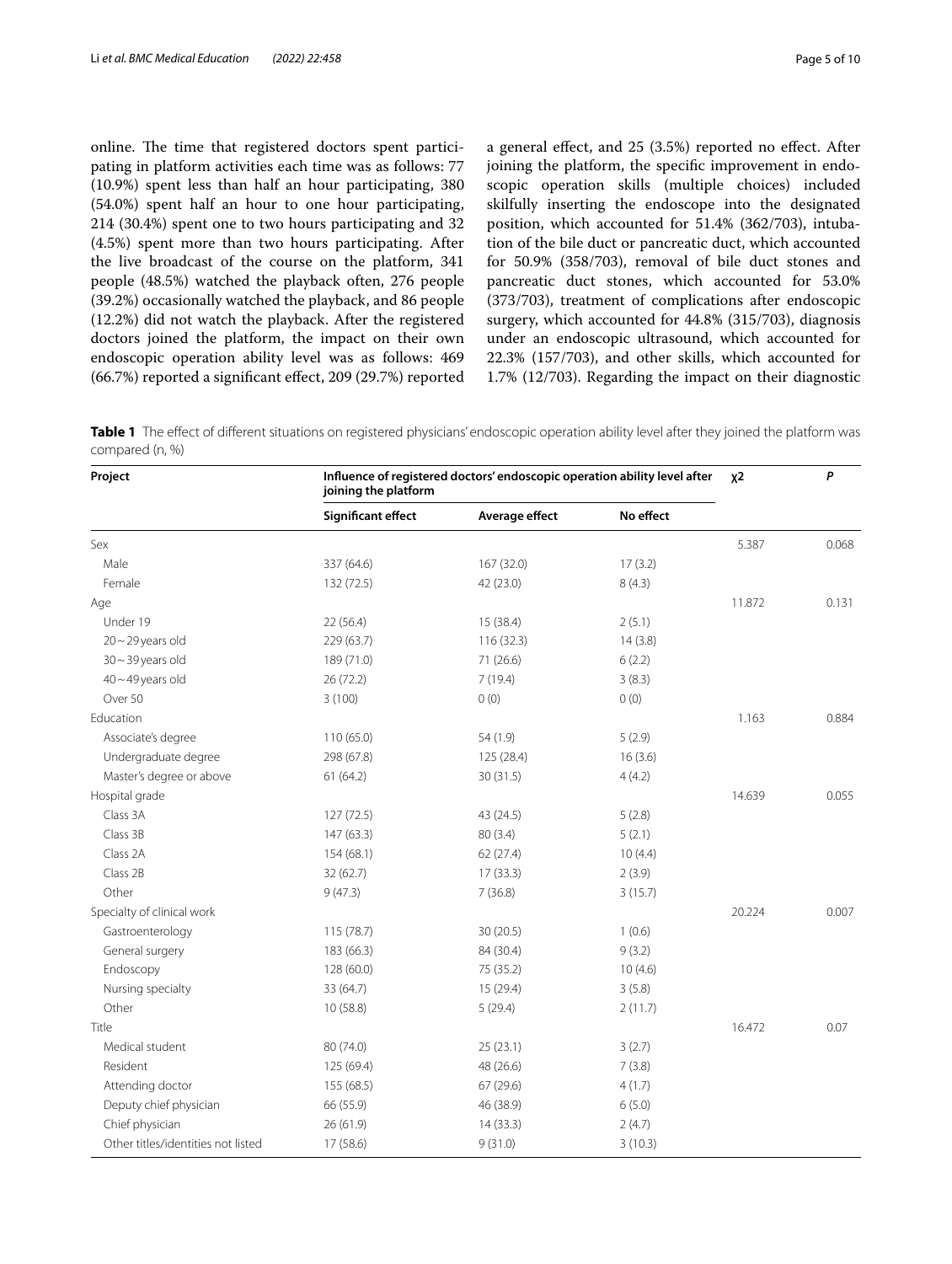abilities of biliary- and pancreatic-related diseases, 354 (50.3%) reported a signifcant improvement, 162 (23.0%) reported no signifcant improvement, 130 (18.4%) reported no improvement, 49 (6.9%) reported decreased diagnostic ability and 8 (1.1%) were unsure.

# *Comparison of the infuence of the platform on the endoscopic operation ability levels of registered doctors under diferent conditions*

There was no statistically significant difference in the infuence of sex, age, educational background, hospital grade or professional title of registered doctors on their own endoscopy ability level since they joined the platform  $(P > 0.05)$ . There was a statistically significant diference in the infuence of the specialty of registered doctors engaged in clinical work on their own endoscopy ability level (*P* < 0.05) (see Table [1](#page-4-0)). After further analysis, the registered doctors in endoscopy departments experienced the most signifcant efect on the improvement in endoscopy ability level. The reason for this fnding is that the platform is mainly a platform for professional communication on digestive endoscopy dominated by ERCP and ultrasonic endoscopy. Endoscopic centres are more engaged in such

<span id="page-5-0"></span>Table 2 Comparison of the influence of the platform on different registered doctors' ability to diagnose biliary and pancreatic diseases (n, %)

| Project                            | Influence on registered doctors' ability to diagnose biliary and pancreatic diseases after x2<br>joining the platform |                                    |              |                   |                |        | P     |
|------------------------------------|-----------------------------------------------------------------------------------------------------------------------|------------------------------------|--------------|-------------------|----------------|--------|-------|
|                                    | Significantly<br>improved                                                                                             | The improvement<br>was not obvious | Not improved | Lower than before | <b>Unclear</b> |        |       |
| Sex                                |                                                                                                                       |                                    |              |                   |                | 22.195 | 0.000 |
| Male                               | 238 (45.6)                                                                                                            | 131 (25.1)                         | 109 (20.9)   | 39 (7.4)          | 4(0.7)         |        |       |
| Female                             | 116(63.7)                                                                                                             | 31 (17.0)                          | 21 (11.5)    | 10(5.4)           | 4(2.1)         |        |       |
| Age                                |                                                                                                                       |                                    |              |                   |                | 9.821  | 0.904 |
| Under 19                           | 16(41.0)                                                                                                              | 10(25.6)                           | 11(28.2)     | 2(5.1)            | 0(0.0)         |        |       |
| $20 - 29$ years old                | 177 (49.3)                                                                                                            | 82 (22.8)                          | 69 (19.2)    | 26(7.2)           | 5(1.3)         |        |       |
| $30 - 39$ years old                | 137 (51.5)                                                                                                            | 63 (23.6)                          | 45 (16.9)    | 19(7.1)           | 2(0.7)         |        |       |
| $40 - 49$ years old                | 21 (58.3)                                                                                                             | 7(19.4)                            | 5(13.8)      | 2(5.5)            | 1(2.7)         |        |       |
| Over 50                            | 3(100.0)                                                                                                              | 0(0.0)                             | 0(0.0)       | 0(0.0)            | 0(0.0)         |        |       |
| Education                          |                                                                                                                       |                                    |              |                   |                | 17.341 | 0.027 |
| Associate's degree                 | 92 (54.4)                                                                                                             | 33 (19.5)                          | 29 (17.1)    | 9(5.3)            | 6(3.5)         |        |       |
| Undergraduate degree               | 211 (48.0)                                                                                                            | 105 (23.9)                         | 88 (20.0)    | 34 (7.7)          | 1(0.2)         |        |       |
| Master's degree or above           | 51 (53.6)                                                                                                             | 24(25.2)                           | 13 (13.6)    | 6(6.3)            | 1(1.0)         |        |       |
| Hospital grade                     |                                                                                                                       |                                    |              |                   |                | 35.302 | 0.002 |
| Class 3A                           | 112 (64.0)                                                                                                            | 36 (20.5)                          | 18 (10.2)    | 7(4.0)            | 2(1.1)         |        |       |
| Class 3B                           | 102 (43.9)                                                                                                            | 61(26.2)                           | 55 (23.7)    | 13(5.6)           | 1(0.4)         |        |       |
| Class 2A                           | 107(47.3)                                                                                                             | 49 (21.6)                          | 44 (19.4)    | 23(10.1)          | 3(1.3)         |        |       |
| Class 2B                           | 23(45.0)                                                                                                              | 11(21.5)                           | 12(23.5)     | 4(7.8)            | 1(1.9)         |        |       |
| Other                              | 10(52.6)                                                                                                              | 5(26.3)                            | 1(5.2)       | 2(10.5)           | 1(5.2)         |        |       |
| Specialty of clinical work         |                                                                                                                       |                                    |              |                   |                | 35.3   | 0.002 |
| Gastroenterology                   | 98 (67.1)                                                                                                             | 24 (16.4)                          | 17(11.6)     | 7(4.7)            | 0(0.0)         |        |       |
| General surgery                    | 123 (44.5)                                                                                                            | 77 (27.8)                          | 56 (20.2)    | 18(6.5)           | 2(0.7)         |        |       |
| Endoscopy                          | 99 (46.4)                                                                                                             | 47 (22.0)                          | 45 (21.1)    | 19 (8.9)          | 3(1.4)         |        |       |
| Nursing specialty                  | 27 (52.9)                                                                                                             | 10 (19.6)                          | 10 (19.6)    | 2(3.9)            | 2(3.9)         |        |       |
| Other                              | 7(41.1)                                                                                                               | 4(23.5)                            | 2(11.7)      | 3(17.6)           | 1(5.8)         |        |       |
| Title                              |                                                                                                                       |                                    |              |                   |                | 41.321 | 0.001 |
| Medical student                    | 66 (61.1)                                                                                                             | 22(20.3)                           | 14 (12.9)    | 6(5.5)            | 0(0.0)         |        |       |
| Resident                           | 97 (53.8)                                                                                                             | 38 (21.1)                          | 37 (20.5)    | 7(3.8)            | 1(0.5)         |        |       |
| Attending doctor                   | 106 (46.9)                                                                                                            | 56 (24.7)                          | 48 (21.2)    | 14(6.1)           | 2(0.8)         |        |       |
| Deputy chief physician             | 47 (39.8)                                                                                                             | 32 (27.1)                          | 23 (19.4)    | 16(13.5)          | 0(0.0)         |        |       |
| Chief physician                    | 24(57.1)                                                                                                              | 8(19.0)                            | 6(14.2)      | 3(7.1)            | 1(2.3)         |        |       |
| Other titles/identities not listed | 14(48.2)                                                                                                              | 6(20.6)                            | 2(6.8)       | 3(10.3)           | 4(13.7)        |        |       |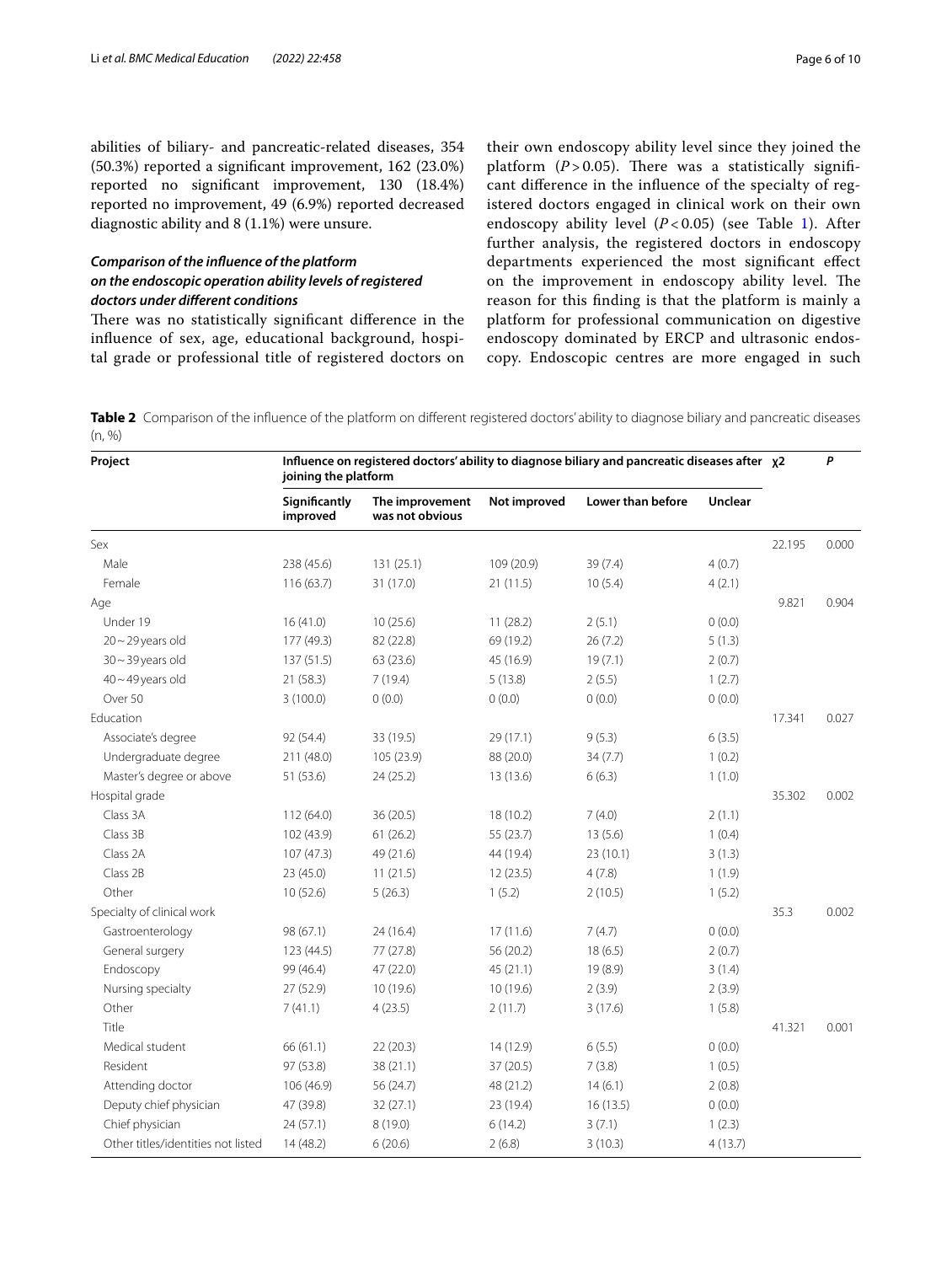operations than gastroenterology and general surgery departments.

## *The infuence of the platform on registered doctors' ability to diagnose biliary‑ and pancreatic‑related diseases in diferent situations was compared*

There was no significant difference in the influence of age on the ability to diagnose biliary- and pancreatic-related diseases  $(P > 0.05)$ . There was a significant difference in the infuence of sex, educational background, hospital grade, specialty and professional title on the physicians' ability to diagnose biliary- and pancreatic-related diseases (*P*<0.05) (see Table [2](#page-5-0)). Further statistical analysis showed that male clinicians working in class 3A hospitals and engaged in general surgery signifcantly improved their ability to diagnose biliary- and pancreatic-related diseases, which is closely related to the fact that most clinical doctors who are engaged in general surgery are men. In addition, clinical medical students, including professional postgraduates and those training in public clinics, have been struggling in their jobs for some time, but there is still a large gap in disease diagnosis, treatment and clinical experience compared with other senior doctors. After the "charging" of continuous medical education, the learning efect was signifcantly improved. Moreover,we found that by learning

on this platform, graduate students and residents have improved their understanding of the professional feld of digestive endoscopy and their ability to diagnose and treat biliary- and pancreatic-related diseases. For nurses, it has played a great role in the cooperation of endoscopic surgery and postoperative nursing.

# *Comparison of the infuence of diferent registered doctors' learning situations on their endoscopic operation ability level after joining the platform*

There was no significant difference in the influence of the frequency of registered doctors logging on to the platform on their own endoscopic operation ability level (*P*>0.05). However, there was a signifcant diference in the infuence of the length of time registered doctors were on the platform, the time they participated in platform activities each time, and whether they watched the playback of the course videos after the live broadcast on the platform on their own endoscopic operation ability level (*P*<0.05) (see Table [3\)](#page-6-0).

# *Comparison of the infuence of diferent registered doctors' learning situations on their ability to diagnose biliary‑ and pancreatic‑related diseases after joining the platform* The influence of the frequency with which registered doctors logged on to the platform, the duration of time

<span id="page-6-0"></span>**Table 3** Comparison of the influence of different registered doctors' learning situations on their own endoscopic operation ability level after they joined the platform (n, %)

| Project                              | After joining the platform, registered doctors' endoscopic operation<br>ability levels were affected | $x^2$          | P         |         |          |
|--------------------------------------|------------------------------------------------------------------------------------------------------|----------------|-----------|---------|----------|
|                                      | Significant effect                                                                                   | Average effect | No effect |         |          |
| Frequency of platform access         |                                                                                                      |                |           | 6.448   | 0.570    |
| Once a week or less                  | 71 (67.6)                                                                                            | 31 (29.5)      | 3(2.8)    |         |          |
| $2 \sim$ 3 times a week              | 196 (68.5)                                                                                           | 80 (27.9)      | 10(3.4)   |         |          |
| $4 \sim 5$ times a week              | 151 (66.2)                                                                                           | 70 (30.7)      | 7(3.0)    |         |          |
| $6 \sim 7$ times a week              | 35(55.5)                                                                                             | 24 (38.0)      | 4(6.3)    |         |          |
| More than 7 times                    | 16(76.1)                                                                                             | 4(19.0)        | 1(4.7)    |         |          |
| Length of time on the platform       |                                                                                                      |                |           | 19.855  | 0.003    |
| Less than 6 months                   | 97(71.3)                                                                                             | 35(25.7)       | 4(2.9)    |         |          |
| $6 \sim 12$ months                   | 224 (68.2)                                                                                           | 94 (28.6)      | 10(3.0)   |         |          |
| $1 - 2$ years                        | 92 (56.8)                                                                                            | 69 (40.8)      | 8(4.7)    |         |          |
| More than 2 years                    | 56 (80.0)                                                                                            | 11(15.7)       | 3(4.2)    |         |          |
| Time spent in each platform activity |                                                                                                      |                |           | 16.101  | 0.013    |
| Less than half an hour               | 59 (76.6)                                                                                            | 13 (16.8)      | 5(6.4)    |         |          |
| Half an hour to an hour              | 259 (68.1)                                                                                           | 111(29.2)      | 10(2.6)   |         |          |
| One to two hours                     | 127 (59.3)                                                                                           | 79 (36.9)      | 8(3.7)    |         |          |
| More than two hours                  | 24 (75.0)                                                                                            | 6(18.7)        | 2(6.2)    |         |          |
| Played back course videos            |                                                                                                      |                |           | 123.368 | $\Omega$ |
| Watched often                        | 296 (86.8)                                                                                           | 39 (11.4)      | 6(1.7)    |         |          |
| Occasionally                         | 134 (48.5)                                                                                           | 130(47.1)      | 12(4.3)   |         |          |
| Did not watch playback               | 39 (45.3)                                                                                            | 40 (46.5)      | 7(8.1)    |         |          |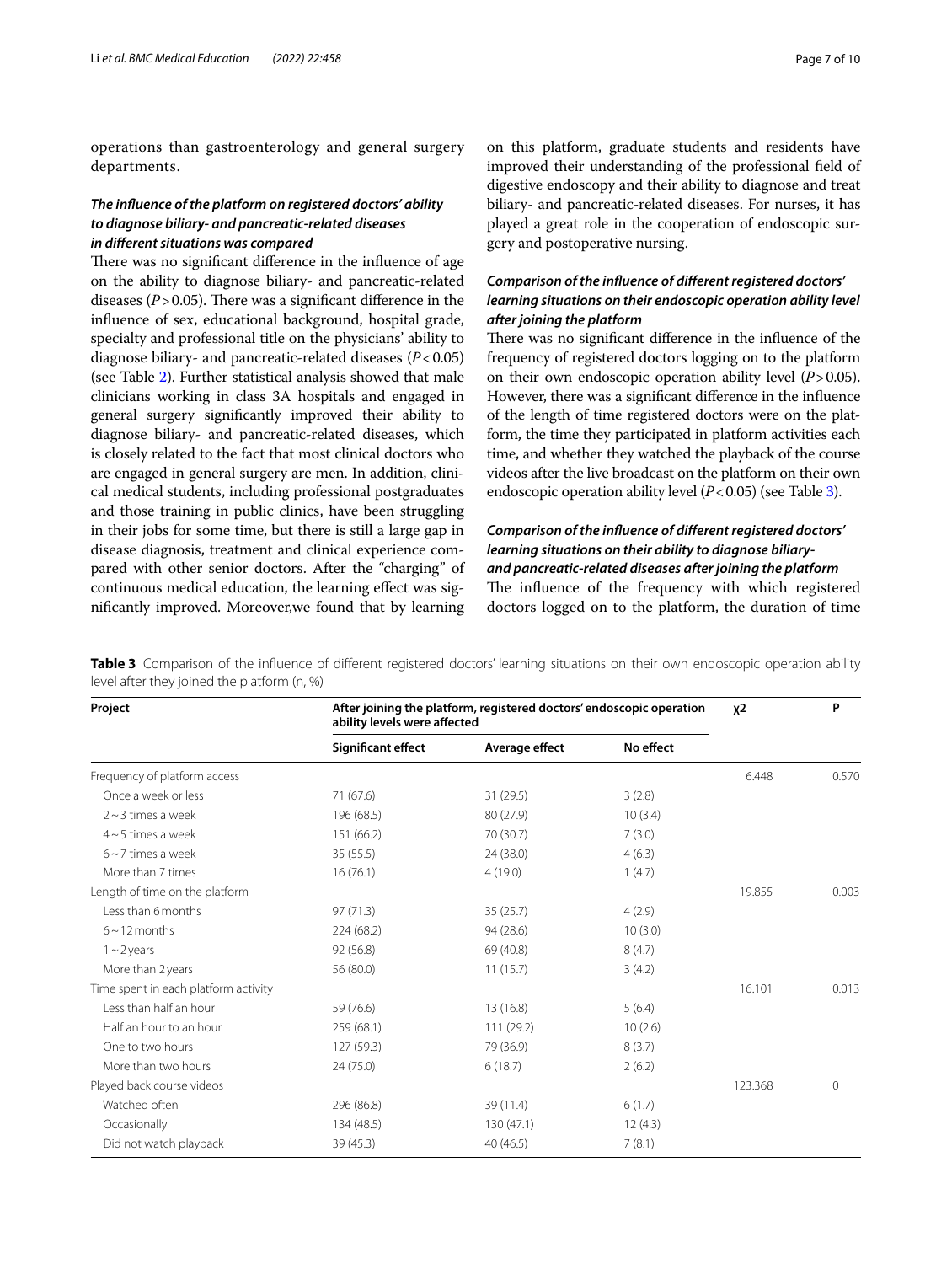| Project                              | Influence of registered doctors' learning situations on the diagnosis of biliary and<br>pancreatic diseases after they joined the platform |                                    |              |                   |         | $x^2$   | P     |
|--------------------------------------|--------------------------------------------------------------------------------------------------------------------------------------------|------------------------------------|--------------|-------------------|---------|---------|-------|
|                                      | Significantly<br>improved                                                                                                                  | The improvement<br>was not obvious | Not improved | Lower than before | Unclear |         |       |
| Frequency of platform access         |                                                                                                                                            |                                    |              |                   |         | 25.678  | 0.038 |
| Once a week or less                  | 66 (62.8)                                                                                                                                  | 17(16.1)                           | 13(12.3)     | 7(6.6)            | 2(1.9)  |         |       |
| $2 \sim 3$ times a week              | 148 (51.7)                                                                                                                                 | 64(22.3)                           | 50 (17.4)    | 20(6.9)           | 4(1.3)  |         |       |
| $4 \sim 5$ times a week              | 101 (44.2)                                                                                                                                 | 63 (27.6)                          | 50 (21.9)    | 14(6.1)           | 0(0.0)  |         |       |
| $6 \sim 7$ times a week              | 26(41.2)                                                                                                                                   | 16(25.3)                           | 14(22.2)     | 6(9.5)            | 1(1.5)  |         |       |
| More than 7 times                    | 13(61.9)                                                                                                                                   | 2(9.5)                             | 3(14.2)      | 2(9.5)            | 1(4.7)  |         |       |
| Length of time on the platform       |                                                                                                                                            |                                    |              |                   |         | 53.191  | 0.000 |
| Less than 6 months                   | 75 (55.1)                                                                                                                                  | 28 (20.5)                          | 22(16.1)     | 7(5.1)            | 4(2.9)  |         |       |
| $6 \sim 12$ months                   | 161 (49.0)                                                                                                                                 | 85 (25.9)                          | 59 (17.9)    | 21(6.4)           | 2(0.6)  |         |       |
| $1 - 2$ years                        | 62(36.6)                                                                                                                                   | 41 (24.2)                          | 47 (27.8)    | 18 (10.6)         | 1(0.5)  |         |       |
| More than 2 years                    | 56 (80.0)                                                                                                                                  | 8(11.4)                            | 2(2.8)       | 3(4.2)            | 1(1.4)  |         |       |
| Time spent on each platform activity |                                                                                                                                            |                                    |              |                   |         | 25.133  | 0.011 |
| Less than half an hour               | 44 (57.1)                                                                                                                                  | 19 (24.6)                          | 7(9.0)       | 3(3.8)            | 4(5.1)  |         |       |
| Half an hour to an hour              | 192 (50.5)                                                                                                                                 | 91 (23.9)                          | 74 (19.4)    | 21(5.5)           | 2(0.5)  |         |       |
| One to two hours                     | 100(46.7)                                                                                                                                  | 43 (20.0)                          | 47 (21.9)    | 22(10.2)          | 2(0.9)  |         |       |
| More than two hours                  | 18 (56.2)                                                                                                                                  | 9(28.1)                            | 2(6.2)       | 3(9.3)            | 0(0.0)  |         |       |
| Played back the course videos        |                                                                                                                                            |                                    |              |                   |         | 199.519 | 0.000 |
| Watched often                        | 260 (76.2)                                                                                                                                 | 33 (9.6)                           | 35 (10.2)    | 13(3.8)           | 0(0.0)  |         |       |
| Occasionally                         | 73 (26.4)                                                                                                                                  | 100(36.2)                          | 74 (26.8)    | 27(9.7)           | 2(0.7)  |         |       |
| Did not watch playback               | 21(24.4)                                                                                                                                   | 29 (33.7)                          | 21(24.4)     | 9(10.4)           | 6(6.9)  |         |       |

<span id="page-7-0"></span>**Table 4** Comparison of the infuence of diferent registered doctors' learning situations on the diagnosis of biliary and pancreatic diseases after they joined the platform (n, %)

on the platform, the time spent participating in platform activities each time, and whether the course videos were played back after the live broadcast of the course on the ability to diagnose biliary- and pancreatic-related diseases were signifcant (*P*<0.05) (see Table [4\)](#page-7-0).

Regarding the statistical analysis of the learning situation of registered doctors accessing the platform, there was no signifcant diference in the infuence of the frequency of registered doctors accessing the platform on their own endoscopic operation ability level  $(P>0.05)$ , but the length of time that registered doctors joined the platform, the time spent participating in platform activities each time and playing back the videos after the live broadcast of the course had a signifcant infuence on their endoscopic operation ability level (*P*<0.05). Further statistical analysis showed that the length of time that registered doctors joined the platform or the time they spent participating in activities did not indicate that more time spent on the platform produced a better endoscopic operation ability level in the doctors. In contrast, the registered doctors who joined the platform for 6–12months and the registered doctors who participated in platform activities for one to two hours each time benefted signifcantly. In addition, the frequency with which registered doctors logged on to the platform, the length of time they joined the platform,

the time they participated in platform activities each time, and whether they watched the playback of the course after the live broadcast had a statistically signifcant diference on the doctors' abilities to diagnose biliary- and pancreatic-related diseases (*P*<0.05). It is worth mentioning that the latter (the infuence on the ability to diagnose biliary- and pancreaticrelated diseases) was compared with the former (infuence on the endoscopic operation ability level), and there were diferences in the frequency with which registered doctors accessed the platform. The students who logged on to the platform 4–5 times a week for learning signifcantly improved their ability to diagnose a disease. The reason is that for theoretical knowledge, medical workers can remember and master the lessons by repeatedly logging on to the platform for review. However, to thoroughly master actual clinical surgery skills, this alone is far from enough. Practice makes perfect only through repeated practice, which is also a limitation of continuing medical education based on online platforms.

# **Evaluation of registered doctors on the Hebei biliary and pancreatic endoscopy diagnosis and treatment alliance platform**

A total of 59.3% (417/703) of participants thought that the platform had a large number of knowledgeable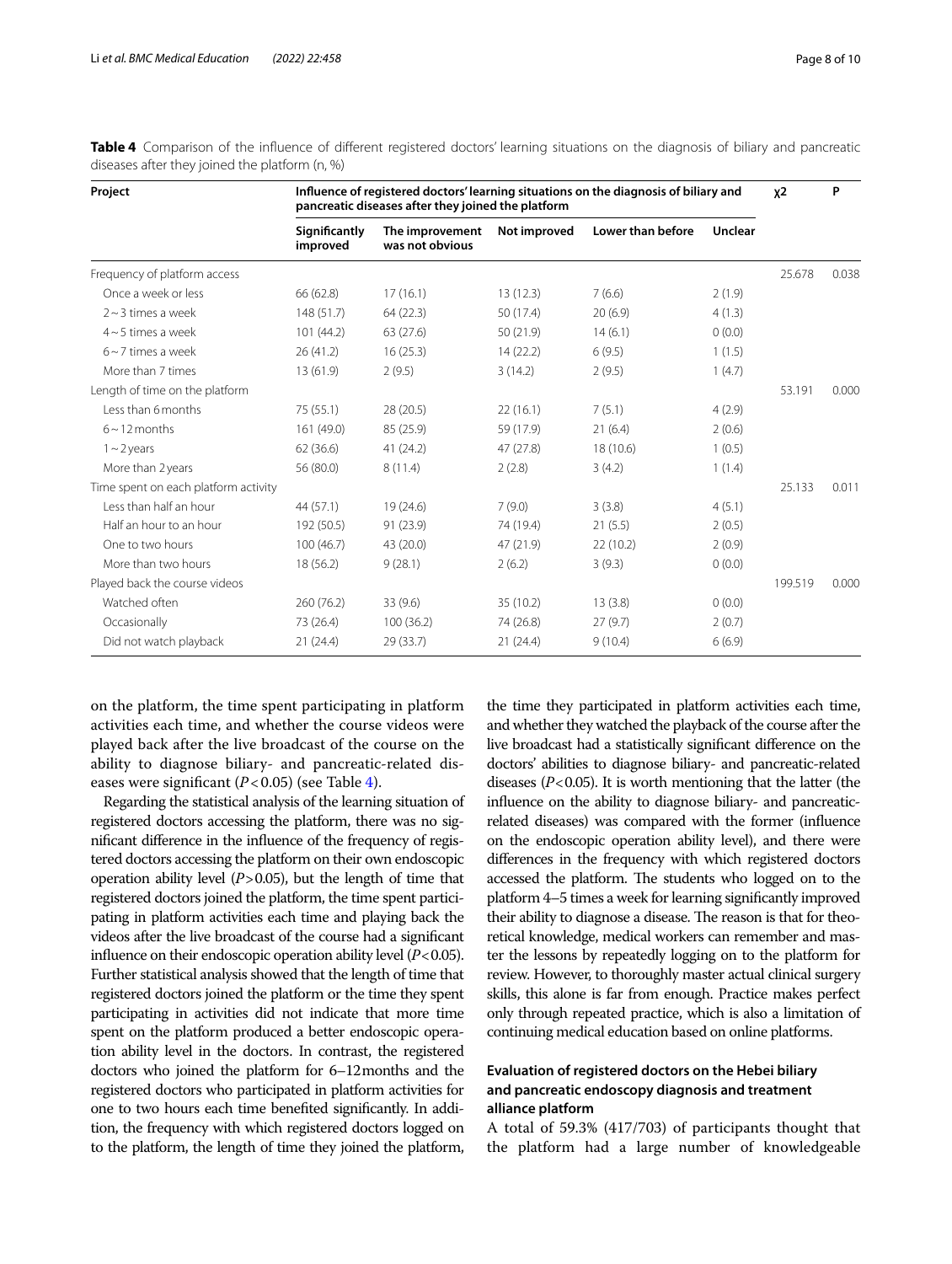resources, with wide coverage and high reliability. A total of 69.8% (491/703) thought that the platform had a strong and friendly academic atmosphere and that everyone was willing to engage in communication to exchange and increase knowledge and share experiences. A total of 45.3% (319/703) thought that the platform had a reasonable, user-friendly design and perfect functions. They believed that the platform relied on a strong medical team that was very friendly and had a close relationship with users. A total of 48.0% (338/703) of the team members trusted the platform very much; 94.0% (661/703) of registered doctors were very willing to recommend this platform to others, and 5.9% (42/703) were unwilling to recommend this platform to others. The application efect of the platform on members' continuing medical education was affirmed by the vast majority of registered doctors.

## **Discussion**

In recent years, with the rapid development of internet technology, digestive endoscopy online platforms have undergone unprecedented changes. A large number of widely used online platforms have emerged. The Hebei Biliary and Pancreatic Endoscopy Diagnosis and Treatment Alliance based on the "Doctor's Circle" app is one of them. This platform is mainly a platform for the professional exchange of information on biliary and pancreatic endoscopy, such as information on biliaryand pancreatic-related diseases, ERCP and ultrasonic endoscopy. The basic purpose of this platform is to help digestive endoscopy clinicians and clinicians of other specialties freely carry out continuing education, continuously improve the skill levels and academic levels of clinical endoscopists in China, and encourage experts in the feld and even beginners in endoscopy to interact and share their experiences, mutual supervision and common progress. In recent years, domestic studies [\[7](#page-9-6)] have confrmed that an orthopaedic professional online platform is conducive to improving the skill levels and clinical levels of orthopaedic clinicians in China. To date, there is no research on the use of professional digestive endoscopy online platforms by endoscopists at home or abroad or the impact of professional digestive endoscopy online platforms on the continuing education of endoscopists. This study filled the gap in this research by means of a questionnaire.

According to the results of this survey, 69.8% (491/703) of registered doctors thought that the platform had a strong and friendly academic atmosphere and that everyone was willing to engage in communication to exchange and increase their knowledge and share experiences. In total, 59.3% (417/703) of registered doctors thought that the platform had a large number of knowledgeable resources, with wide coverage and high reliability. In total, 52.0% (366/703) of registered doctors most enjoyed finding new posts and providing help, 47.5% (334/703) most enjoyed simply browsing posts or accessing content, and 45.3% (319/703) most enjoyed posting and seeking information or services. The platform provides rich medical information resources for medical workers with heavy daily workloads and a convenient and fast way to obtain medical knowledge and resolve doubts, breaking through the constraints of time, place and funds. The establishment of a platform with good communication methods also promotes real-time interactive learning, which is conducive to the sharing of medical education resources and the improvement in medical skills. At present, the COVID-19 pandemic is severe, and the academic field of science and technology has been greatly affected. Various academic conferences at home and abroad were cancelled. Online platforms have become the primary choice of learning for the majority of medical workers. Previous studies have confirmed that surgical online platforms are helpful to improve the surgical training of surgeons [\[8,](#page-9-7) [9\]](#page-9-8). Cutting-edge medical information, diagnosis and treatment experience sharing, conference videos of the Digestive Endoscopy Society, surgical videos on ERCP and EUS and so on covered by the platform are conducive to improving the clinical and academic skills and comprehension quality levels of clinical endoscopists and meeting the needs of individual development. However, it should be noted that the platform rarely includes information on the humanities and social sciences. It is hoped that the person in charge of the platform can add relevant knowledge to meet the requirements of medical talent training combining social disciplines and humanistic qualities.

The limitations of this study are as follows: at present, the number of people successfully registered on the Hebei Biliary and Pancreatic Endoscopy Diagnosis and Treatment Alliance online platform is 3938. Due to the short duration of the questionnaire (30days from beginning to end), only 703 completed questionnaires were received, and the amount of data is relatively small. When designing the questionnaire, we took into account as many relevant factors as possible, including the basic information of the respondents such as sex, age, educational background and clinical specialty, as well as their learning condition such as the frequency of accessing the learning platform and the length of joining the platform. However, it is difficult to involve all the factors related to it. For example, there may also be statistically signifcant diferences in the learning contents that members focus on on this platform. Moreover, members can also